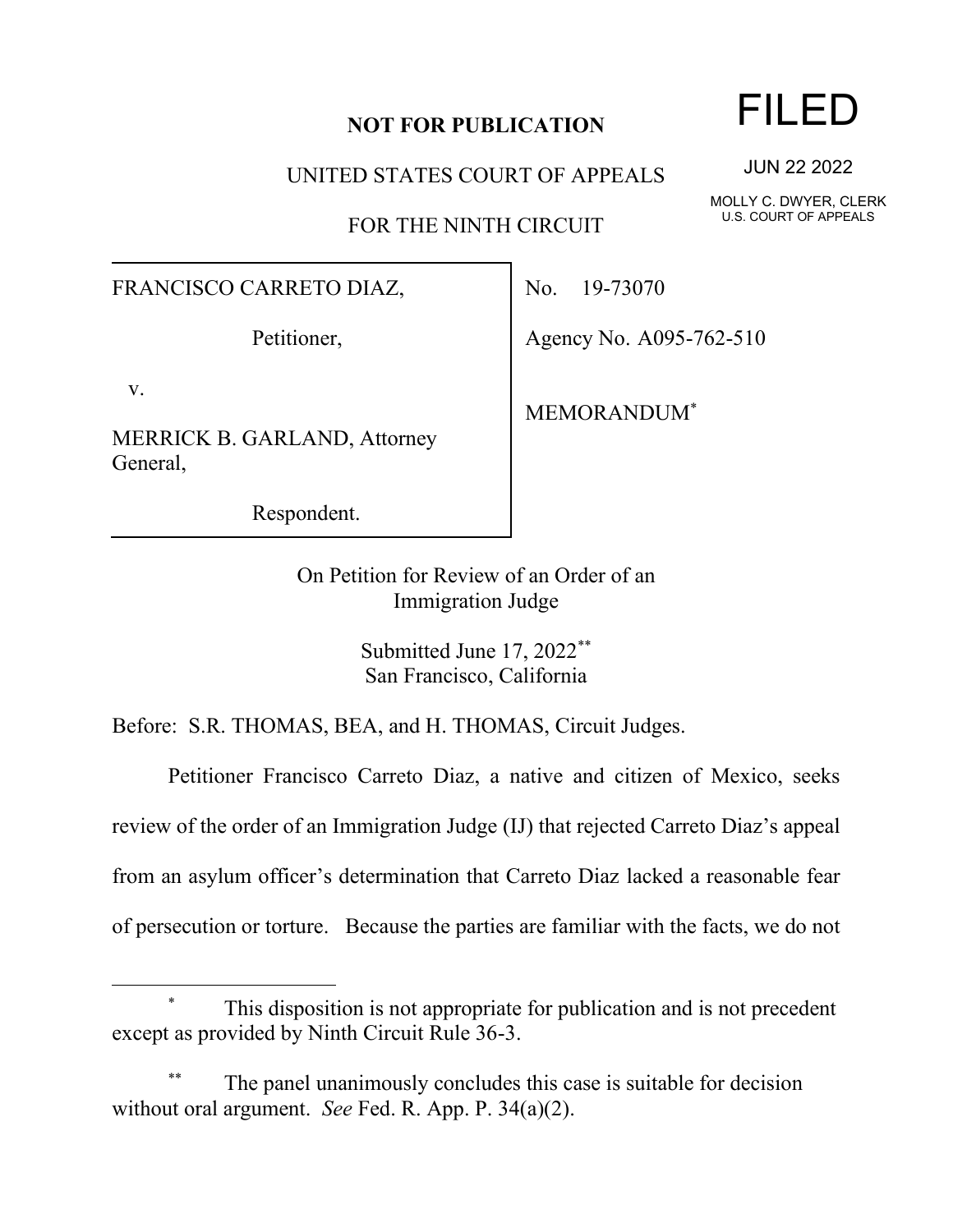recount them here except as necessary to provide context for our ruling. We review legal questions de novo and the agency's factual findings for substantial evidence. *See Andrade-Garcia v. Lynch*, 828 F.3d 829, 833 (9th Cir. 2016). We have jurisdiction under 8 U.S.C. § 1252 and we deny the petition for review.

Carreto Diaz claims that he fears persecution and torture from three sources: 1) robbers who repeatedly robbed the Coca-Cola delivery trucks that Carreto Diaz used to drive; 2) his brother, a local cartel leader; and 3) other cartels or individuals who Carreto Diaz believes will target him because of his close family relation to his brother, the cartel leader. On this basis, he seeks withholding of removal and relief under the Convention Against Torture  $(CAT)^{1}$ .

To qualify for withholding of removal, an applicant must demonstrate a "'clear probability' of future persecution" on account of "race, religion, nationality, political opinion, or membership in a particular social group." *Garcia v. Holder*, 749 F.3d 785, 791 (9th Cir. 2014) (quoting *Alvarez-Santos v. INS*, 332 F.3d 1245, 1255 (9th Cir. 2003)). The IJ reasonably found that Carreto Diaz failed to establish his eligibility for withholding of removal. Carreto Diaz did not establish that the robberies he suffered in the past were on account of any protected ground. And as for Carreto Diaz's cartel-member brother, the IJ reasonably found that Carreto Diaz

 $1$  To the extent Carreto Diaz seeks asylum, he is ineligible because he is subject to a reinstated order of removal. *See Perez-Guzman v. Lynch*, 835 F.3d 1066, 1082 (9th Cir. 2016).